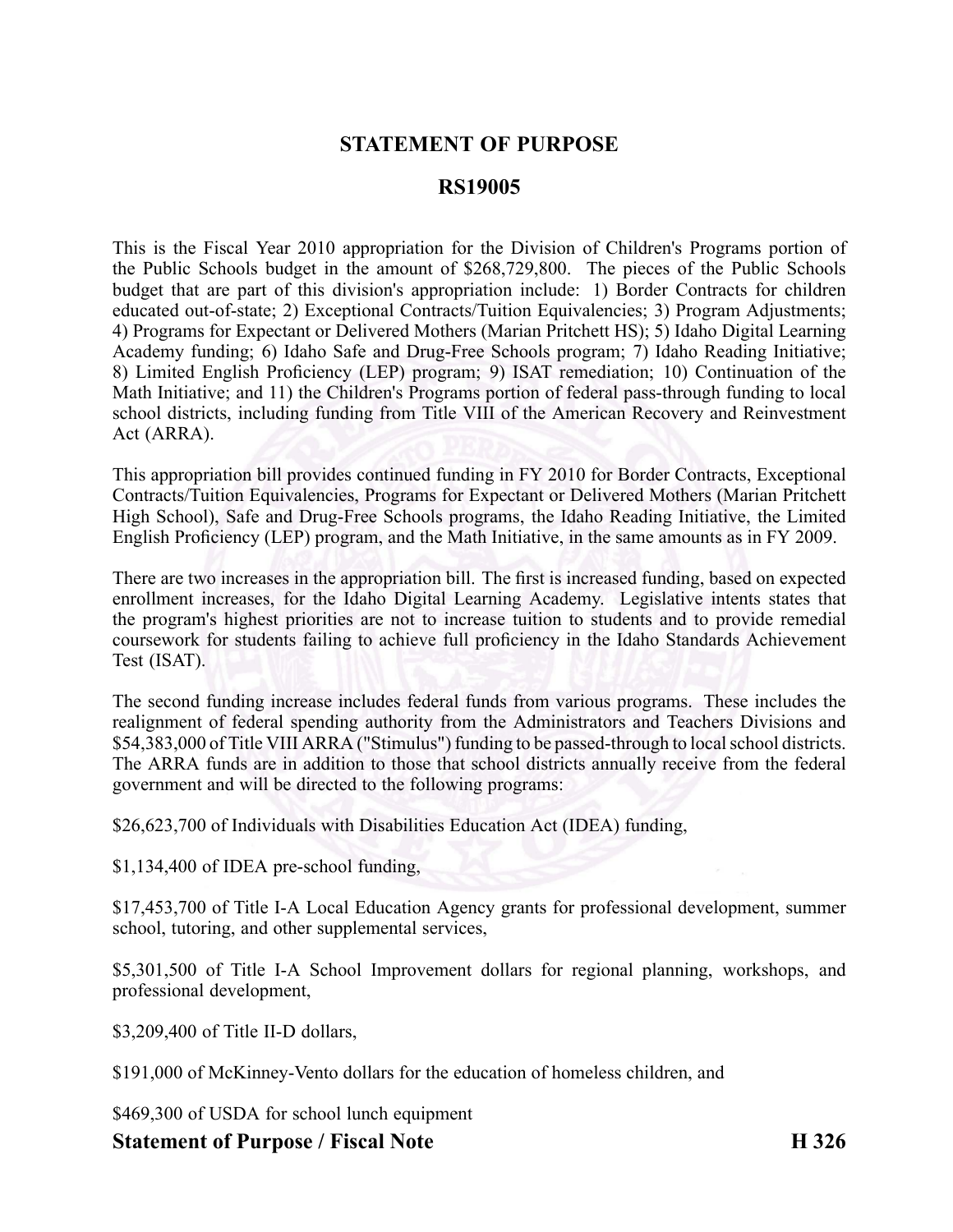Over 85% of all federal gran<sup>t</sup> dollars are found in this division of the Public Schools Budget.

Intent language provides transfer authority of funds between the five divisions of the public schools budget, limits the funding provided to programs for expectant or delivered mothers to the amount funded in FY 2009 (with <sup>a</sup> waiver process for increased program participation), and provides for the review of performance measures of the Safe and Drug-Free Schools program.

#### **FISCAL NOTE**

|            |                                                                                         | FY 2009<br>Original | FY 2010         | Div. of<br><b>Children's</b> |
|------------|-----------------------------------------------------------------------------------------|---------------------|-----------------|------------------------------|
|            |                                                                                         | Approp.             | Approp.         | <b>Programs</b>              |
| I.         | <b>STATE APPROPRIATION</b>                                                              |                     |                 |                              |
| А.         | <b>Sources of Funds</b>                                                                 |                     |                 |                              |
| 1.         | <b>General Fund</b>                                                                     | \$1,418,542,700     | \$1,309,215,200 | \$30,346,800                 |
| 2.         | <b>Dedicated Funds</b>                                                                  | \$62,405,700        | \$63,825,900    | \$7,000,000                  |
| За.<br>3b. | Title XIV ARRA Federal Stimulus Funds<br>Federal Funds (includes \$54.4 M of Title VIII | \$0                 | \$60,635,400    | \$0                          |
| 4.         | ARRA)                                                                                   | \$215,000,000       | \$269,383,000   | \$231,383,000                |
|            | <b>TOTAL STATE APPROPRIATIONS</b>                                                       | \$1,695,948,400     | \$1,703,059,500 | \$268,729,800                |
|            | <b>General Fund Percent Increase:</b>                                                   | 3.7%                | $-7.7%$         | 6.4%                         |
|            | <b>Total Funds Percent Increase:</b>                                                    | 3.1%                | 0.4%            | 99.2%                        |
| П.         | <b>PROGRAM DISTRIBUTION</b>                                                             |                     |                 |                              |
| А.         | <b>Statutory Requirements</b>                                                           |                     |                 |                              |
| 1.         | Transportation                                                                          | \$72,277,700        | \$74,001,600    | \$0                          |
| 2.         | <b>Border Contracts</b>                                                                 | \$1,100,000         | \$1,100,000     | \$1,100,000                  |
| 3.         | <b>Exceptional Contracts/Tuition Equivalents</b>                                        | \$5,884,300         | \$5,884,300     | \$5,884,300                  |
| 4.<br>5.   | Program Adjustments                                                                     | \$0                 | \$0             | \$0                          |
|            | Programs for Expectant or Delivered Mothers                                             | \$550,000           | \$550,000       | \$550,000                    |
| 6.         | Salary-based Apportionment                                                              | \$802,743,300       | \$782,650,200   | \$0                          |
| 7.         | <b>Teacher Incentive Award</b>                                                          | \$219,600           | \$219,600       | \$0                          |
| 8.         | State Paid Employee Benefits                                                            | \$144,314,800       | \$140,690,200   | \$0                          |
| 9.         | Early Retirement Program                                                                | \$4,000,000         | \$2,000,000     | \$0                          |
| 10.        | <b>Bond Levy Equalization</b>                                                           | \$16,500,000        | \$17,900,000    | \$0                          |
| 11.        | Idaho Digital Learning Academy                                                          | \$3,129,500         | \$5,000,000     | \$5,000,000                  |
| 12.        | School Facilities Funding (Lottery)                                                     | \$17,250,000        | \$0             | \$0                          |
| 13.        | School Facilities Maintenance Match                                                     | \$3,000,000         | \$0             | \$0                          |

## **Statement of Purpose / Fiscal Note H 326**